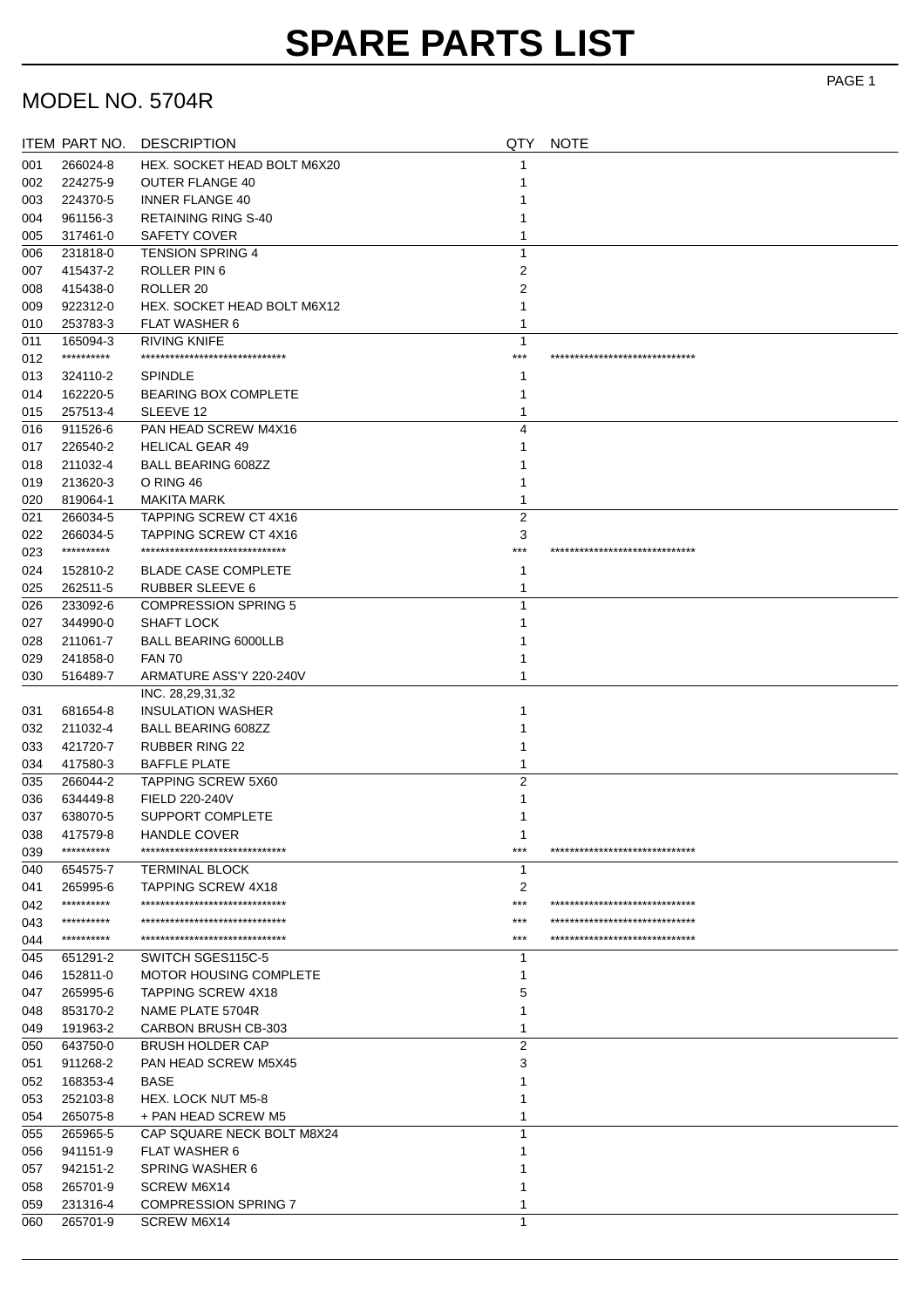### MODEL NO. 5704R

|     | ITEM PART NO. | <b>DESCRIPTION</b>           | QTY | <b>NOTE</b> |
|-----|---------------|------------------------------|-----|-------------|
| 061 | 941151-9      | <b>FLAT WASHER 6</b>         |     |             |
| 062 | 942151-2      | <b>SPRING WASHER 6</b>       |     |             |
| 063 | 265701-9      | SCREW M6X14                  |     |             |
| 064 | 941201-0      | <b>FLAT WASHER 8</b>         |     |             |
| 065 | 941201-0      | <b>FLAT WASHER 8</b>         |     |             |
| 066 | 421746-9      | <b>RUBBER CAP</b>            |     |             |
| 067 | 344989-5      | LEVER PLATE                  |     |             |
| 068 | 341415-5      | <b>LOCK PLATE</b>            |     |             |
| 069 | 911108-4      | <b>PAN HEAD SCREW M4X8</b>   |     |             |
| 070 | 931402-8      | HEX. NUT M8                  |     |             |
| 071 | 257243-7      | RING 12                      |     |             |
| 072 | 261115-0      | <b>RUBBER WASHER 13</b>      |     |             |
| A01 | B-02939       | T.C.T. SAW BLADE 190MM       |     |             |
| A02 | 164095-8      | <b>GUIDE RULE</b>            |     |             |
| A03 | 192420-3      | <b>JOINT</b>                 |     |             |
| A04 | 783203-8      | <b>HEX. WRENCH 5</b>         |     |             |
| E01 | 824651-3      | <b>PLASTIC CARRYING CASE</b> |     |             |

PAGE 2